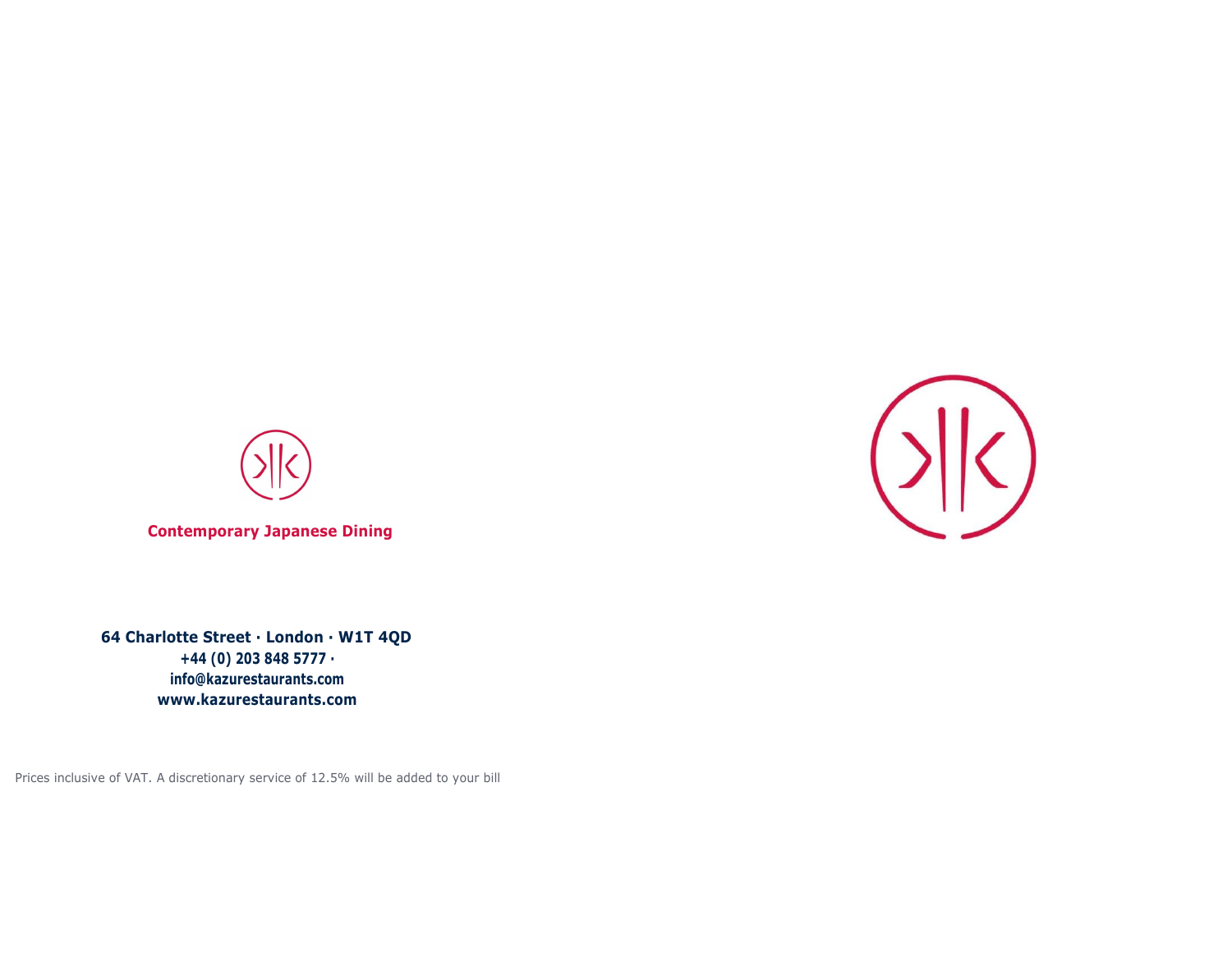| SET LUNCH セットランチ (Mon - Sat Lunchtime only)                                              |       |
|------------------------------------------------------------------------------------------|-------|
| <b>Starter</b> - Mixed Salad<br>Miso Soup<br>$\sim 10^{-1}$                              |       |
| Choice of main served with steamed rice<br>*Rice, except sushi sets                      |       |
| <b>Dessert - Fruits</b>                                                                  |       |
| Salmon Teriyaki or Shioyaki<br>鮭 照焼き/塩焼き<br>Grilled salmon with teriyaki sauce or salted | 25,00 |
| <b>Tempura</b> 天ぷら<br>Prawn and vegetables                                               | 25,00 |
| Chicken Teriyaki チキン照焼き<br>With steamed vegetables                                       | 27,00 |
| Sushi寿司<br>6 sushi nigiri and 1 spicy salmon roll                                        | 33.00 |
| Sashimi刺身<br>12 slices Chef's choice                                                     | 33.00 |
| Kazu Special<br>カズスペシャル 寿司/刺身<br>Sashimi or sushi with a side of tempura                 | 35.00 |
| Saikyo Yaki銀鱈西京焼き<br>Grilled black cod                                                   | 36.50 |
| Unajuうな重<br>Grilled sea eel                                                              | 36.50 |
| Tofu Steak豆腐ステーキ<br>Pan fried tofu in teriyaki sauce                                     | 25.00 |
| Beef Teriyaki ビーフ照焼き<br>With steamed vegetables                                          | 36.50 |
| Saba Teriyaki or Shioyaki<br>鯖 照焼き/塩焼き<br>Grilled mackerel with terivaki sauce or salted | 25.00 |
|                                                                                          |       |

| <b>PAN FRIED</b>                                                                                                                               |       | SIDES H A K                                                   |       |
|------------------------------------------------------------------------------------------------------------------------------------------------|-------|---------------------------------------------------------------|-------|
| <b>SMALL PORTION</b><br><b>Buta Bara Kimchi</b>                                                                                                | 11.80 | Sushi Rice<br>寿司ライス                                           | 4.50  |
| 豚バラキムチ<br>Stir fried pork belly with spicy cabbage                                                                                             |       | <b>Steamed Rice</b><br>ライス                                    | 4.00  |
| 13.70<br>Lamb chop<br>ラムチョップ<br>Two pieces of lamb cutlet with<br>yakiniku sauce                                                               |       | Steamed Veg<br>蒸し野菜<br>Broccoli and asparagus                 | 7.90  |
|                                                                                                                                                |       | P I C K L E S 清物                                              |       |
| <b>MAIN PORTION</b><br>All served with tenderstem broccoli and<br>asparagus                                                                    |       | Konomono 香の物<br>Assorted pickles                              | 6.50  |
| <b>Beef Teriyaki</b><br>ビーフ照焼き                                                                                                                 | 32.80 | Kimchi $\pm\Delta\pm$<br>Spicy pickled cabbage                | 5.30  |
| Scottish beef fillet in red wine<br>and teriyaki sauce                                                                                         |       | Takuwan たくわん                                                  | 4.50  |
| Chicken Teriyaki<br>チキン照焼き<br>Chicken thighs in teriyaki sauce                                                                                 | 20.50 | Japanese pickled radish<br>Gariガリ<br>Pickled sushi ginger     | 3.20  |
| Tofu Steak(v)<br>豆腐ステーキ<br>Slices of tofu in teriyaki sauce                                                                                    | 17.20 | NOODLES <b>麵</b><br>In hot soup or with cold dip sauce        |       |
| Wagyu Steak<br>和牛ステーキ<br>Japanese Wagyu rib eye                                                                                                | 59.80 | <b>Udonor Soba</b><br>うどん/そば                                  | 10.80 |
| <b>Seafood Butter</b><br>Yaki シーフードバター焼き<br>Black tiger prawns,<br>scallops, octopus, surf clams,<br>salmon and white fish<br>cooked in butter | 23.90 | Tempura<br>Udon or Soba 天ぷら<br>Noodles with a side of tempura | 17.90 |
|                                                                                                                                                |       | Kitsune<br>Udon or Soba きつね<br>Noodles with fried tofu        | 14.90 |
|                                                                                                                                                |       | Grilled Chicken<br>S o b a 碧そば                                | 19.80 |

Noodles with grilled chicken \* Served Hot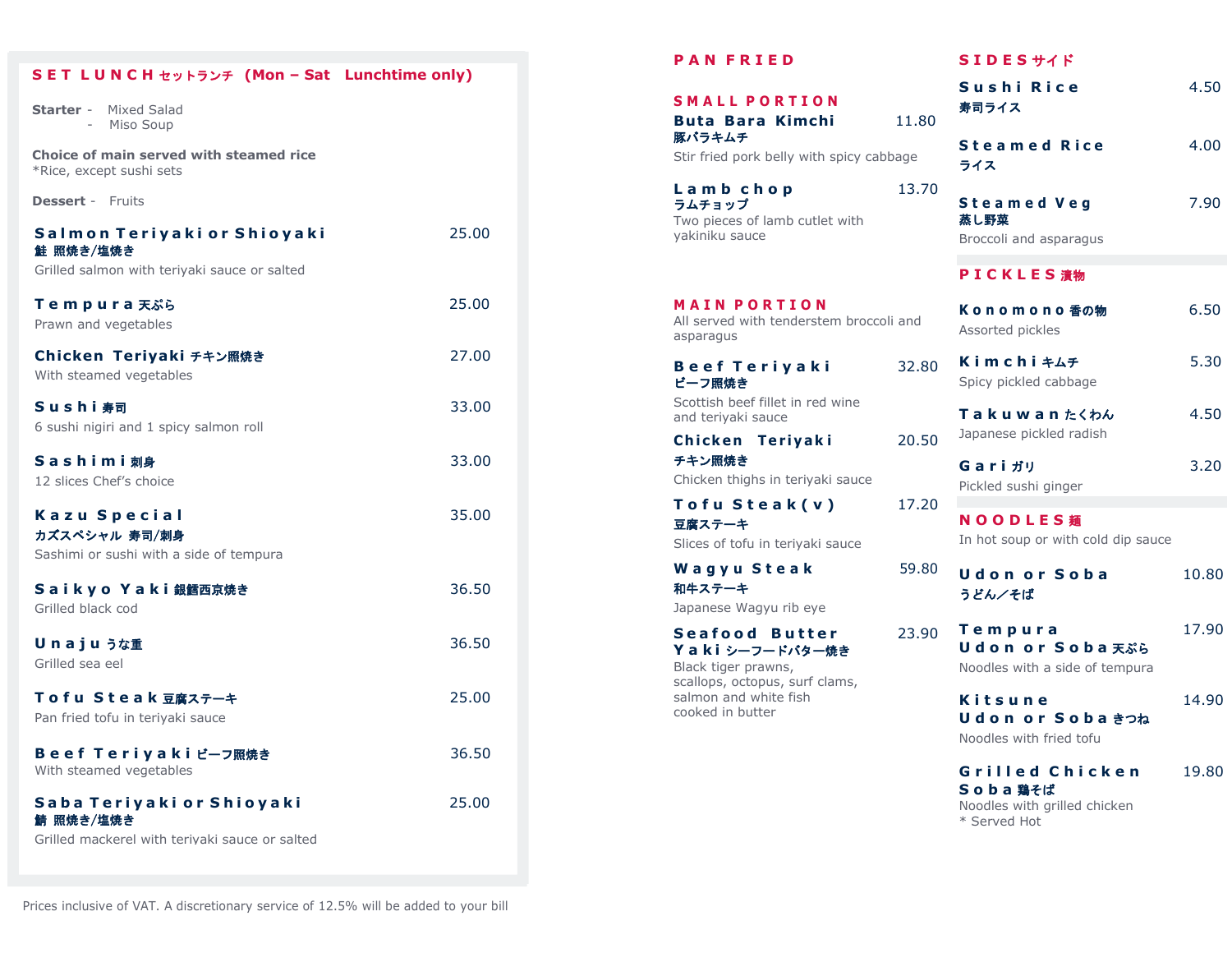| DEEP FRIED 揚げ物<br>Soft-Shell<br>Kara Age<br>ソフトシェルクラブの唐揚げ<br>Deep fried soft-shell crab | 19.70 | G l<br>S <sub>1</sub><br>N.<br>茄    |
|-----------------------------------------------------------------------------------------|-------|-------------------------------------|
| Tori Kara Age<br>鶏唐揚げ<br>Deep fried marinated                                           | 9.80  | Fri<br>an<br>Y.<br>焼き               |
| chicken with Japanese<br>mayonnaise on the side                                         |       | Ch                                  |
| <b>Rock Shrimp</b><br>Tempura<br>ロックシュリンプの天ぷら<br>With spicy yuzu sauce                  | 17.20 | Τs<br>$\triangleright$<br>Ch<br>ter |
| Ebi Tempura<br>海老天ぷら<br>Black tiger prawn tempura                                       | 19.60 | W<br>$\overline{c}$<br>Wa<br>ter    |
| Vegetable<br>Tempura(v)野菜天ぷら<br>7 kinds of vegetable tempura                            | 16.50 | Τe<br>手羽<br>Lig                     |
| Kaki Fry カキフライ<br>Deep fried breaded rock oysters                                       | 15.20 | M.                                  |
| Chicken Katsu<br>チキンかつ<br>Deep fried breaded chicken thighs<br>with spicy sauce         | 15.20 | M (<br>S ł<br>錆<br>Sa               |
|                                                                                         |       | В<br>Ma                             |
|                                                                                         |       | ו ש<br>鰻<br>Se                      |
|                                                                                         |       | S a<br>Тρ                           |

# **G R I L L E D** 焼き物

**S M A L L P O R T I O N**

**N a s u D e n g a k u ( v )** 10.40 子田楽 ied aubergine coated in dark

d white miso paste

**Y a k i t o r i ( 2 p c s )** 7.30 焼き鳥

icken skewers with terivaki sauce

**T s u k u n e ( 2 p c s )** 7.90 つくね icken balls skewers with riyaki sauce

**W a g y u K u s h i Y a k i** 15.80 **( 2 p c s )** 和牛串焼き

agyu steak skewers with riyaki sauce

**T e b a S h i o y a k i** 7.90 手羽塩焼き

ahtly salted chicken wings

### **M A I N P O R T I O N**

**M a c k e r e l** 17.80 **S h i o y a k i / T e r i y a k i** 塩焼き/照焼き Ited or with teriyaki sauce

**B l a c k C o d** 銀鱈西京焼き29.50 arinated in a white miso paste

**U n a g i K a b a y a k i** 31.90 鰻蒲焼き a ell fillet in sweet sauce

**S a l m o n** 17.80 **Ter i yaki/ S h io ya ki** 鮭 塩焼き/照焼き

Salted or with teriyaki sauce

# WHILE YOU WAIT お待ちの間に

**E d a m a m e ( v )** 枝豆5.90 with sea salt

**Spicy Edamame** 6.70 **( v )** スパイシー枝豆 with spicy sauce

**C h u k a S e a w e e d** 7.20 **( v )** 中華風海藻 Seasoned seaweed with

sesame dressing

**H i j i k i** ひじき7.20 Hijiki seaweed cooked with soy sauce and mirin

**G y o z a** 餃子 8.60 Pan fried chicken or vegetable dumplings

**H o r e n s o** 7.80 **G o m a A e ( v )** ほうれん草胡麻和え

Boiled spinach with sesame dressing \*Served Cold

# **S O U P** スープ

**M i s o** 味噌汁4.50 With bean curd

**N a m e k o M i s o** 5.00 なめこ味噌汁 With Japanese mushrooms

# **S T A R T E R S** 前菜

**G y u T a t a k i** 牛たたき 18.50 Thin slices of seared beef fillet in ponzu sauce

#### **C h a w a n M u s h i** 12.50 茶碗蒸し

Egg custard with prawn, chicken, and fish cake \*Dinnertime only

### **S A L A D** サラダ

| Aburi Toro                                                 | 16.80 |
|------------------------------------------------------------|-------|
| Sashimi Salad<br>炙りとろ刺身サラダ                                 |       |
| Seared fatty tuna with salad in a<br>yuzu dressing         |       |
| <b>Baby Spinach</b><br>Salad<br>ほうれん草サラダ                   | 11.50 |
| With spicy prawn in a yuzu dressing                        |       |
| Green Salad(v)<br>グリーンサラダ                                  | 8.50  |
| Mixed salad leaves in a<br>Japanese dressing               |       |
| Daikon Salad (v)<br>大根サラダ                                  | 9.20  |
| Shredded mooli, daikon cress<br>and red radish mixed salad |       |
| Crispy Salmon<br>Skin Salad<br>クリスピー鮭皮サラダ                  | 9.20  |
| Mixed salad with crispy<br>salmon skin chips               |       |
| Kyuri Wakame Su<br>きゅうりわかめ酢                                | 7.50  |
| Marinated sliced cucumber<br>and wakame seaweed            |       |
| Shishito Yaki(v)<br>ししとう焼き                                 | 8.50  |
| Lightly salted shishito peppers                            |       |
| Age Dashi Dofu<br>揚げ出し豆腐                                   | 8.50  |
| Deep fried bean curd with<br>tempura sauce                 |       |
|                                                            |       |